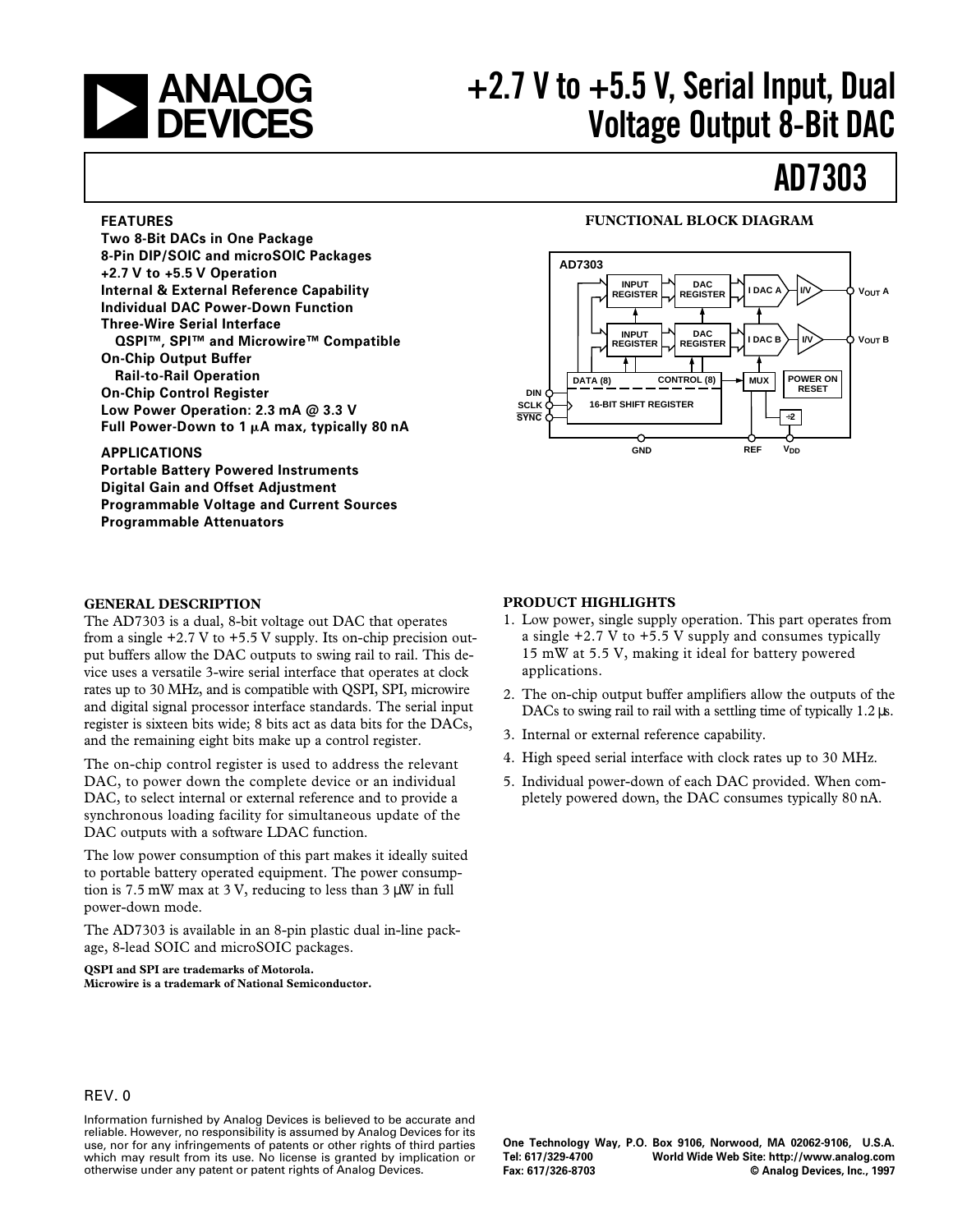# $\bf{AD7303-}$  $\bf{SPECIFICATIONS}$  ( $V_{\text{DD}}$  = +2.7 V to +5.5 V, Internal Reference; R<sub>L</sub> = 10 kΩ to V<sub>DD</sub> and GND; C<sub>L</sub> = 100 pF

| Parameter                                     | <b>B</b> Versions <sup>1</sup> | <b>Units</b>   | <b>Conditions/Comments</b>                    |
|-----------------------------------------------|--------------------------------|----------------|-----------------------------------------------|
| STATIC PERFORMANCE                            |                                |                |                                               |
| Resolution                                    | 8                              | <b>Bits</b>    |                                               |
| Relative Accuracy                             | ±1                             | LSB max        | Note 2                                        |
| Differential Nonlinearity                     | $\pm 1$                        | LSB max        | Guaranteed Monotonic                          |
| Zero-Code Error @ +25°C                       | 3                              | LSB max        | All Zeros Loaded to DAC Register              |
| Full-Scale Error                              | $-0.5$                         | LSB typ        | All Ones Loaded to DAC Register               |
| Gain Error <sup>3</sup>                       | $+1$                           | % FSR typ      |                                               |
| Zero-Code Temperature Coefficient             | 100                            | $\mu$ V/°C typ |                                               |
| DAC REFERENCE INPUT                           |                                |                |                                               |
| <b>REFIN Input Range</b>                      | 1 to $V_{DD}/2$                | V min to max   |                                               |
| <b>REFIN Input Impedance</b>                  | 10                             | $M\Omega$ typ  |                                               |
| Internal Voltage Reference Error <sup>4</sup> | ±1                             | $%$ max        |                                               |
| <b>OUTPUT CHARACTERISTICS</b>                 |                                |                |                                               |
| Output Voltage Range                          | $0$ to $V_{DD}$                | V min to max   |                                               |
| Output Voltage Settling Time                  | 2                              | us max         | Typically 1.2 µs                              |
| Slew Rate                                     | 7.5                            | $V/\mu s$ typ  |                                               |
| Digital to Analog Glitch Impulse              | 0.5                            | $nV-s$ typ     | 1 LSB Change Around Major Carry               |
| Digital Feedthrough                           | 0.2                            | nV-s typ       |                                               |
| Digital Crosstalk                             | 0.2                            | nV-s typ       |                                               |
| Analog Crosstalk                              | $\pm 0.2$                      | LSB typ        |                                               |
| DC Output Impedance                           | 40                             | $\Omega$ typ   |                                               |
| Short Circuit Current                         | 14                             | mA typ         |                                               |
| Power Supply Rejection Ratio                  | 0.0001                         | $\%/%$ max     | $\Delta V_{DD} = \pm 10\%$                    |
| <b>LOGIC INPUTS</b>                           |                                |                |                                               |
| Input Current                                 | ±10                            | $\mu A$ max    |                                               |
| V <sub>INL</sub> , Input Low Voltage          | 0.8                            | V max          | $V_{DD}$ = +5 V                               |
|                                               | 0.6                            | V max          | $V_{DD}$ = +3 V                               |
| V <sub>INH</sub> , Input High Voltage         | 2.4                            | V min          | $V_{DD}$ = +5 V                               |
|                                               | 2.1                            | V min          | $V_{DD}$ = +3 V                               |
| Pin Capacitance                               | 5                              | pF max         |                                               |
| POWER REQUIREMENTS                            |                                |                |                                               |
| $V_{DD}$                                      | 2.7/5.5                        | V min/max      |                                               |
| I <sub>DD</sub> (Normal Mode)                 |                                |                | Both DACs Active and Excluding Load Currents, |
| $V_{DD}$ = 3.3 V                              |                                |                | $V_{IH} = V_{DD}$ , $V_{IL} = GND$            |
| @ +25 $\mathrm{^{\circ}C}$                    | 2.1                            | mA max         | See Figure 8                                  |
| $T_{MIN} - T_{MAX}$                           | 2.3                            | mA max         |                                               |
| $V_{DD} = 5.5 V$                              |                                |                |                                               |
| @ +25 $^{\circ}$ C                            | 2.7                            | mA max         |                                               |
| $T_{MIN} - T_{MAX}$                           | 3.5                            | mA max         |                                               |
| I <sub>DD</sub> (Full Power-Down)             |                                |                |                                               |
| @ +25 $^{\circ}$ C                            | 80                             | nA typ         | $V_{IH} = V_{DD}$ , $V_{IL} = GND$            |
| $T_{MIN} - T_{MAX}$                           | $\mathbf{1}$                   | $\mu A$ max    | See Figure 19                                 |

NOTES

<sup>1</sup>Temperature ranges are as follows: B Version,  $-40^{\circ}$ C to  $+105^{\circ}$ C.

<sup>2</sup>Relative Accuracy is calculated using a reduced digital code range of 15 to 245.

<sup>3</sup>Gain Error is specified between Codes 15 and 245. The actual error at Code 15 is typically 3 LSB.

<sup>4</sup>Internal Voltage Reference Error = (Actual V<sub>REF</sub> – Ideal V<sub>REF</sub>) value 100. Ideal V<sub>REF</sub> = V<sub>DD</sub>/2, actual V<sub>REF</sub> = voltage on reference pin when internal reference is selected.

Specifications subject to change without notice.

#### **ORDERING GUIDE**

| Model     | <b>Temperature</b><br>Range         | Package<br>Options* |
|-----------|-------------------------------------|---------------------|
| AD7303BN  | $-40^{\circ}$ C to $+105^{\circ}$ C | $N-8$               |
| AD7303BR  | $-40^{\circ}$ C to $+105^{\circ}$ C | $SO-8$              |
| AD7303BRM | $-40^{\circ}$ C to $+105^{\circ}$ C | $RM-8$              |

\*N = Plastic DIP; R = SOIC; RM = microSOIC.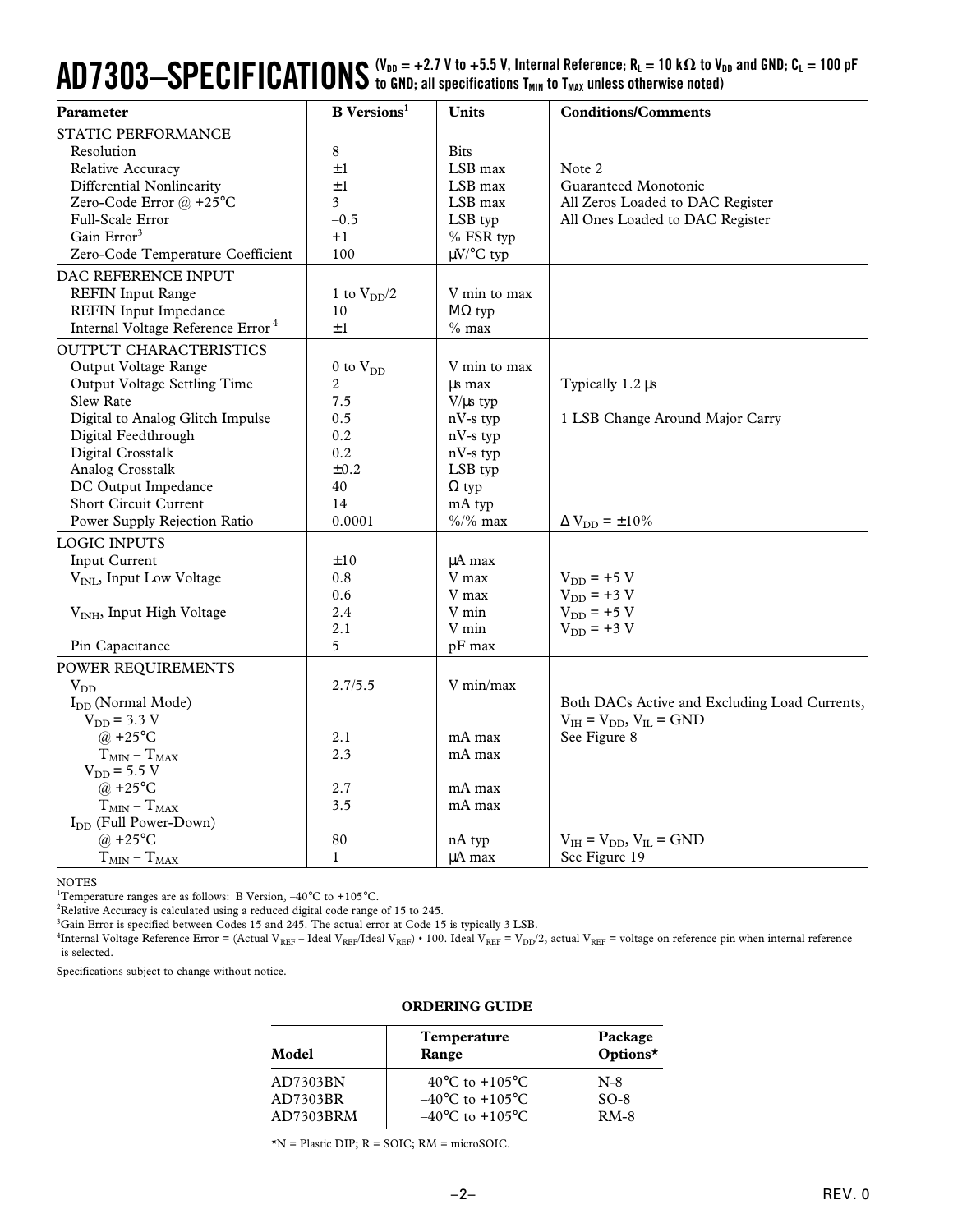### $\boldsymbol{\Pi}$ **MING**  $\boldsymbol{\text{CHARACTERISTICS}}^{1,\text{ 2}}$   $\boldsymbol{\Gamma}_{\text{MIR}}$  to T<sub>MAX</sub> unless otherwise noted) **TMIN to TMAX unless otherwise noted)**

| <b>Parameter</b> | Limit at $T_{MIN}$ , $T_{MAX}$ (B Version) | <b>Units</b> | <b>Conditions/Comments</b> |  |  |  |
|------------------|--------------------------------------------|--------------|----------------------------|--|--|--|
| $t_1$            | 33                                         | ns min       | <b>SCLK Cycle Time</b>     |  |  |  |
| t <sub>2</sub>   | 13                                         | ns min       | <b>SCLK High Time</b>      |  |  |  |
| $t_3$            | 13                                         | ns min       | <b>SCLK Low Time</b>       |  |  |  |
| $t_4$            |                                            | ns min       | SYNC Setup Time            |  |  |  |
| t <sub>5</sub>   |                                            | ns min       | Data Setup Time            |  |  |  |
| $t_6$            | 4.5                                        | ns min       | Data Hold Time             |  |  |  |
| $t_7$            | 4.5                                        | ns min       | SYNC Hold Time             |  |  |  |
| $t_8$            | 33                                         | ns min       | Minimum SYNC High Time     |  |  |  |

### NOTES

<sup>1</sup>Sample tested at +25°C to ensure compliance. All input signals are specified with tr = tf = 5 ns (10% to 90% of V<sub>DD</sub>) and timed from a voltage level of (V<sub>IL</sub> + V<sub>IH</sub>)/2, tr and tf should not exceed 1 µs on any input.

<sup>2</sup>See Figures 1 and 2.



Figure 1. Timing Diagram for Continuous 16-Bit Write



Figure 2. Timing Diagram for  $2 \times 8$ -Bit Writes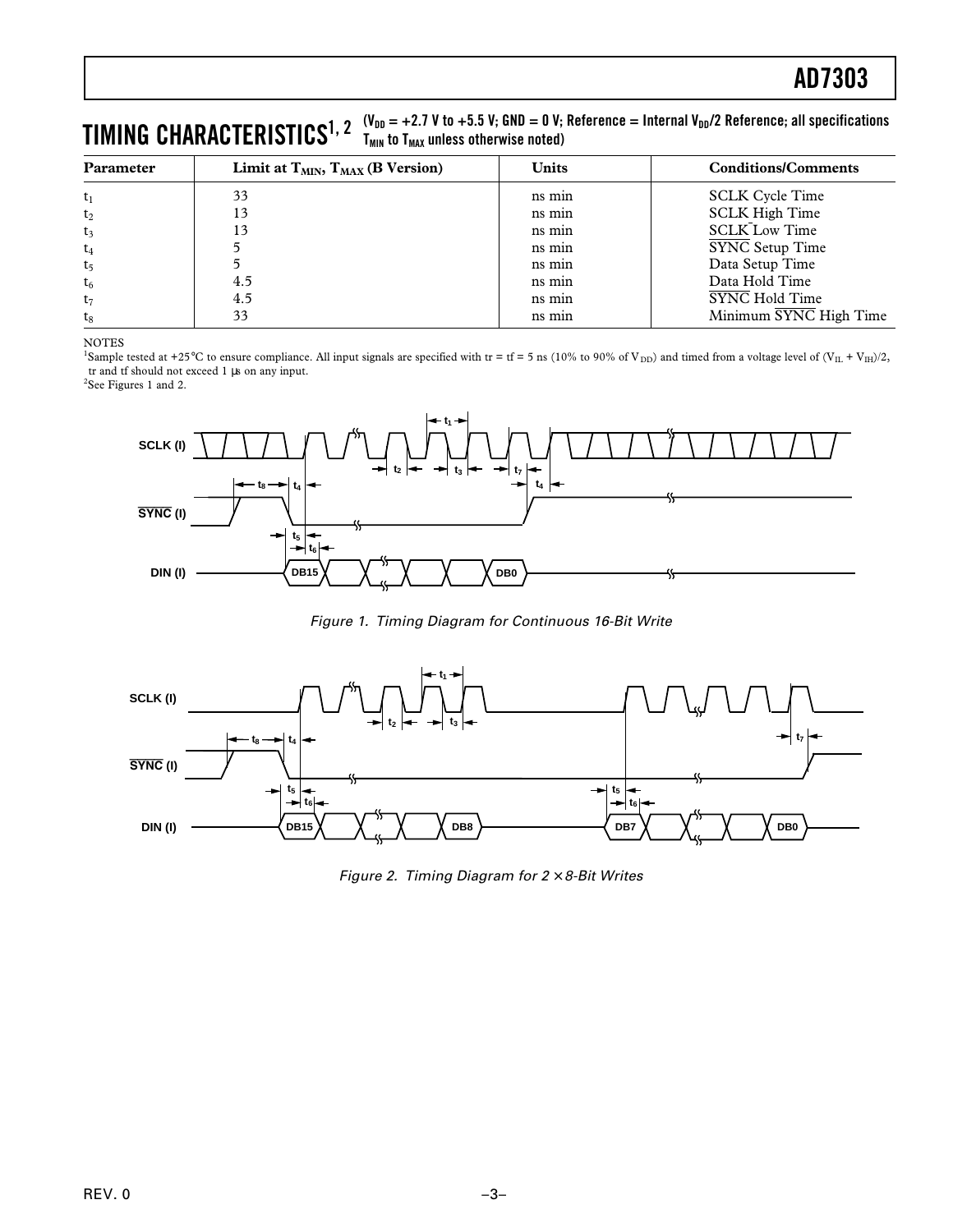### **ABSOLUTE MAXIMUM RATINGS\***

| $(T_A = +25^{\circ}$ C unless otherwise noted)                                                                |
|---------------------------------------------------------------------------------------------------------------|
|                                                                                                               |
| Reference Input Voltage to GND $\ldots$ -0.3 V to V <sub>DD</sub> + 0.3 V                                     |
| Digital Input Voltage to GND $\ldots \ldots -0.3$ V to V <sub>DD</sub> + 0.3 V                                |
| $V_{\text{OUT}}$ A, $V_{\text{OUT}}$ B to GND $\ldots \ldots \ldots \ldots -0.3$ V to $V_{\text{DD}}$ + 0.3 V |
| <b>Operating Temperature Range</b>                                                                            |
| Commercial (B Version) $\ldots \ldots \ldots \ldots -40^{\circ}C$ to +105°C                                   |
| Storage Temperature Range $\ldots \ldots \ldots -65$ °C to +150°C                                             |
| Junction Temperature $\dots\dots\dots\dots\dots\dots\dots\dots\dots\dots$                                     |
| Plastic DIP Package, Power Dissipation  800 mW                                                                |
|                                                                                                               |
| Lead Temperature (Soldering, 10 sec) $\dots \dots \dots +260^{\circ}C$                                        |
|                                                                                                               |

| SOIC Package, Power Dissipation  450 mW                                         |
|---------------------------------------------------------------------------------|
|                                                                                 |
| Lead Temperature, Soldering                                                     |
| Vapor Phase (60 sec) $\ldots \ldots \ldots \ldots \ldots \ldots \ldots +215$ °C |
|                                                                                 |
| MicroSOIC Package, Power Dissipation  450 mW                                    |
|                                                                                 |
| Lead Temperature, Soldering                                                     |
|                                                                                 |
|                                                                                 |

\*Stresses above those listed under "Absolute Maximum Ratings" may cause permanent damage to the device. This is a stress rating only; functional operation of the device at these or any other conditions above those listed in the operational sections of this specification is not implied. Exposure to absolute maximum rating conditions for extended periods may affect device reliability.

### **CAUTION**

ESD (electrostatic discharge) sensitive device. Electrostatic charges as high as 4000 V readily accumulate on the human body and test equipment and can discharge without detection. Although the AD7303 features proprietary ESD protection circuitry, permanent damage may occur on devices subjected to high energy electrostatic discharges. Therefore, proper ESD precautions are recommended to avoid performance degradation or loss of functionality.



#### **PIN CONFIGURATIONS (DIP, SOIC and microSOIC)**



### **PIN FUNCTION DESCRIPTIONS**

| Pin<br>No.     | <b>Mnemonic</b>    | <b>Function</b>                                                                                                                                                                                                                                                                                                                                                                                                                                                    |  |  |  |  |
|----------------|--------------------|--------------------------------------------------------------------------------------------------------------------------------------------------------------------------------------------------------------------------------------------------------------------------------------------------------------------------------------------------------------------------------------------------------------------------------------------------------------------|--|--|--|--|
| $\mathbf{1}$   | $V_{\text{OUT}}A$  | Analog Output Voltage from DAC A. The output amplifier swings rail to rail on its output.                                                                                                                                                                                                                                                                                                                                                                          |  |  |  |  |
| 2              | $V_{DD}$           | Power Supply Input. These parts can be operated from +2.7 V to +5.5 V and should be decoupled to GND.                                                                                                                                                                                                                                                                                                                                                              |  |  |  |  |
| 3              | <b>GND</b>         | Ground reference point for all circuitry on the part.                                                                                                                                                                                                                                                                                                                                                                                                              |  |  |  |  |
| 4              | <b>REF</b>         | External Reference Input. This can be used as the reference for both DACs, and is selected by setting the<br>INT/EXT bit in the control register to a logic one. The range on this reference input is 1 V to $V_{DD}/2$ . When<br>the internal reference is selected, this voltage will appear as an output for decoupling purposes at the REF Pin.<br>When using the internal reference, external voltages should not be connected to the REF Pin, see Figure 21. |  |  |  |  |
| 5              | <b>SCLK</b>        | Serial Clock. Logic Input. Data is clocked into the input shift register on the rising edge of the serial clock<br>input. Data can be transferred at rates up to 30 MHz.                                                                                                                                                                                                                                                                                           |  |  |  |  |
| 6              | <b>DIN</b>         | Serial Data Input. This device has a 16-bit shift register, 8 bits for data and 8 bits for control. Data is clocked<br>into the register on the rising edge of the clock input.                                                                                                                                                                                                                                                                                    |  |  |  |  |
| $\overline{7}$ | <b>SYNC</b>        | Level Triggered Control Input (active low). This is the frame synchronization signal for the input data. When<br>$\overline{\text{SYNC}}$ goes low, it enables the input shift register and data is transferred in on the rising edges of the following<br>clocks. The rising edge of the $\overline{\text{SYNC}}$ causes the relevant registers to be updated.                                                                                                    |  |  |  |  |
| 8              | $V_{\text{OUT}} B$ | Analog output voltage from DAC B. The output amplifier swings rail to rail on its output.                                                                                                                                                                                                                                                                                                                                                                          |  |  |  |  |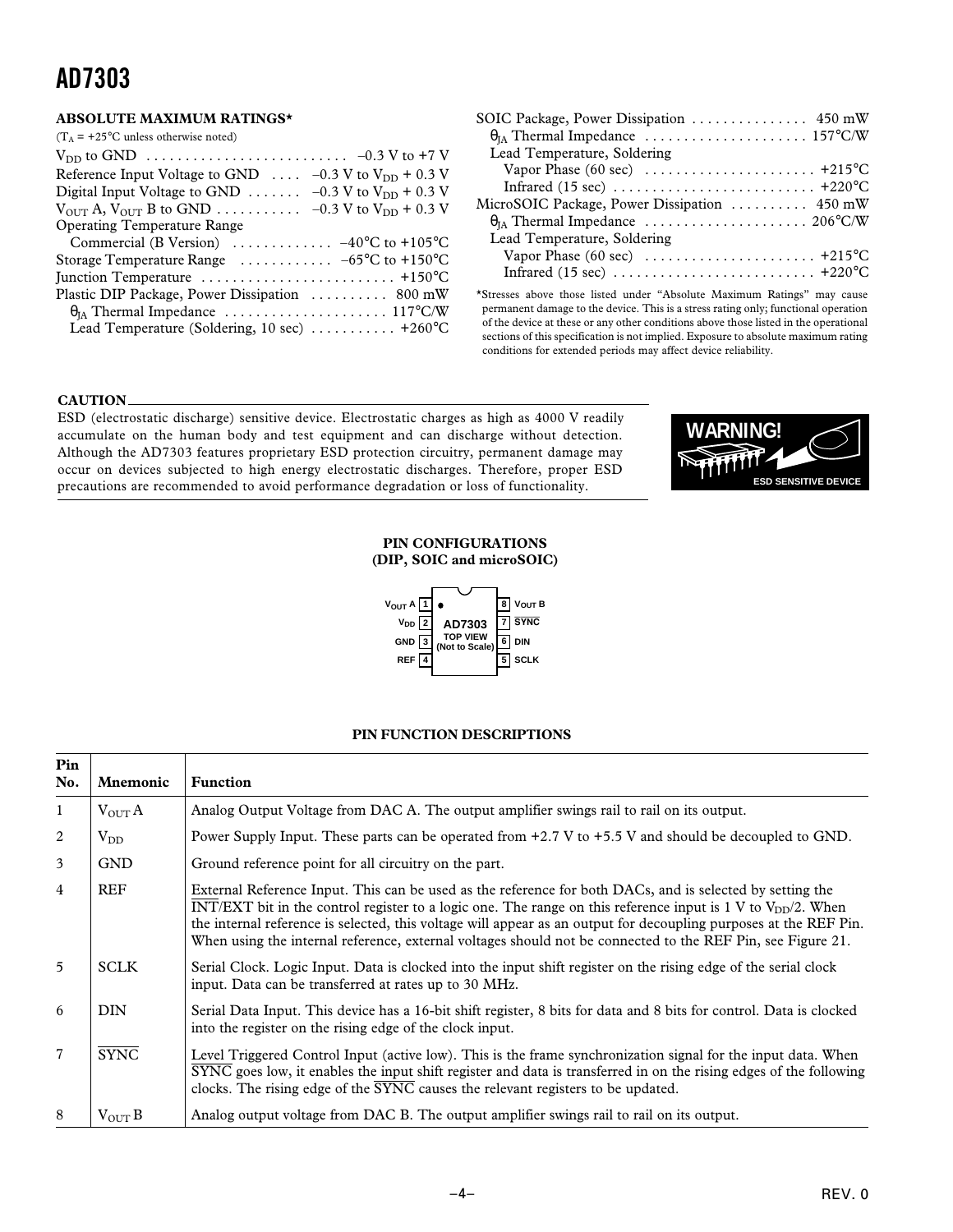### **TERMINOLOGY INTEGRAL NONLINEARITY**

For the DACs, relative accuracy or endpoint nonlinearity is a measure of the maximum deviation, in LSBs, from a straight line passing through the endpoints of the DAC transfer function. A graphical representation of the transfer curve is shown in Figure 15.

### **DIFFERENTIAL NONLINEARITY**

Differential nonlinearity is the difference between the measured change and the ideal 1 LSB change of any two adjacent codes. A specified differential nonlinearity of  $\pm 1$  LSB maximum ensures monotonicity.

### **ZERO CODE ERROR**

Zero code error is the measured output voltage from  $V_{OUT}$  of either DAC when zero code (all zeros) is loaded to the DAC latch. It is due to a combination of the offset errors in the DAC and output amplifier. Zero-scale error is expressed in LSBs.

### **GAIN ERROR**

This is a measure of the span error of the DAC. It is the deviation in slope of the DAC transfer characteristic from ideal expressed as a percent of the full-scale value. Gain error is calculated between Codes 15 and 245.

### **FULL-SCALE ERROR**

Full-Scale Error is a measure of the output error when the DAC latch is loaded with FF Hex. Full-scale error includes the offset error.

### **DIGITAL-TO-ANALOG GLITCH IMPULSE**

Digital-to-analog glitch impulse is the impulse injected into the analog output when the digital inputs change state with the DAC selected and the software LDAC used to update the DAC. It is normally specified as the area of the glitch in nV-s and is measured when the digital input code is changed by 1 LSB at the major carry transition.

### **DIGITAL FEEDTHROUGH**

Digital feedthrough is a measure of the impulse injected into the analog output of a DAC from the digital inputs of the same DAC, but is measured when the DAC is not updated. It is specified in nV-s and measured with a full-scale code change on the data bus, i.e., from all 0s to all 1s and vice versa.

### **DIGITAL CROSSTALK**

Digital crosstalk is the glitch impulse transferred to the output of one converter due to a digital code change to another DAC. It is specified in nV-s.

### **ANALOG CROSSTALK**

Analog crosstalk is a change in output of any DAC in response to a change in the output of the other DAC. It is measured in LSBs.

### **POWER SUPPLY REJECTION RATIO (PSRR)**

This specification indicates how the output of the DAC is affected by changes in the power supply voltage. Power supply rejection ratio is quoted in terms of % change in output per % of change in  $V_{DD}$  for full-scale output of the DAC.  $V_{DD}$  is varied ± 10%. This specification applies to an external reference only because the output voltage will track the  $V_{DD}$  voltage when internal reference is selected.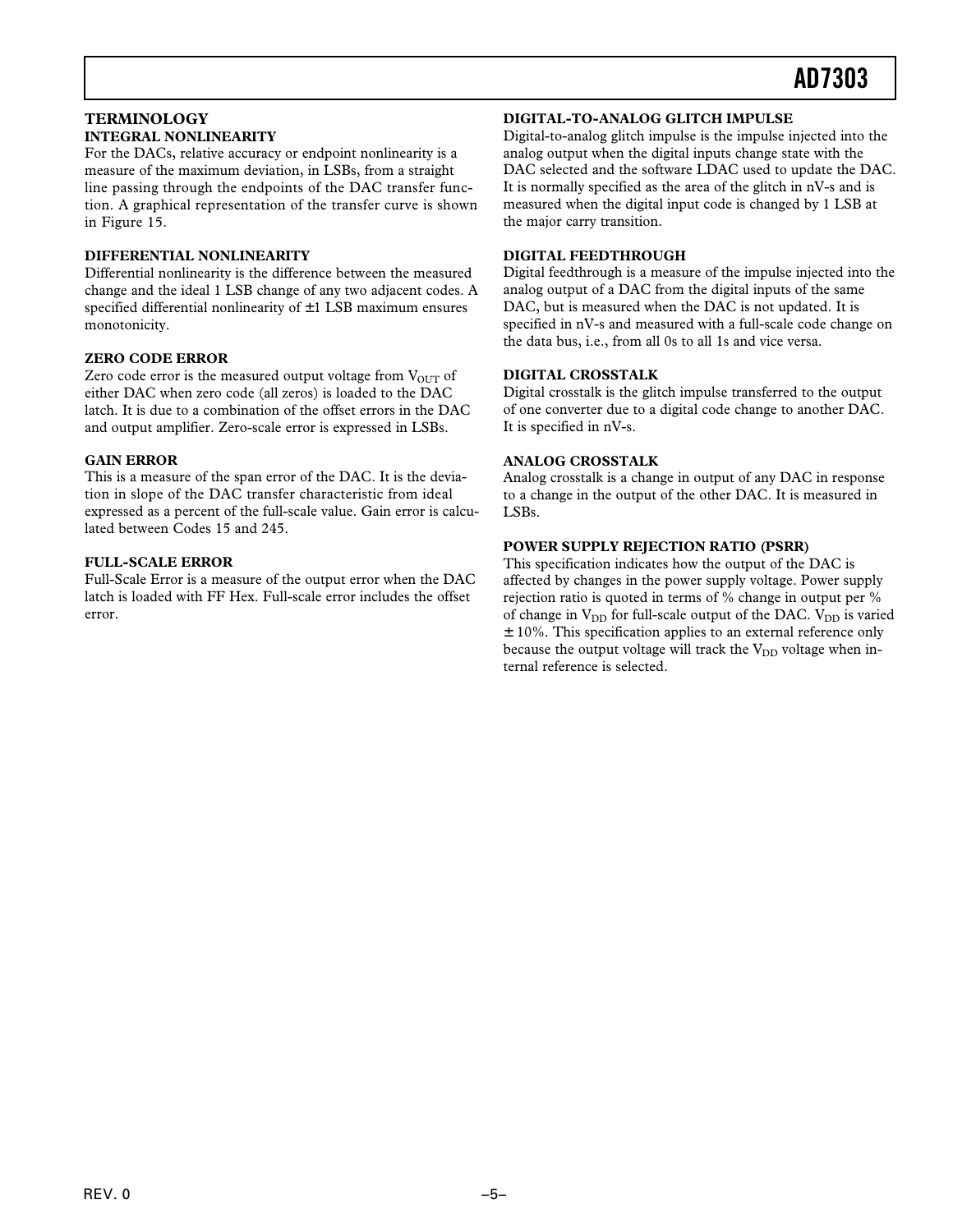## **AD7303–Typical Performance Characteristics**



**5 4.92 4.84 4.76 4.68** Volts **VOUT – Volts 4.6**  $V_{\rm OUT}$  –  $V$ **4.52 4.44**  $V_{DD} = +5V$ **4.36 INTERNAL REFERENCE DAC REGISTER LOADED WITH 4.28**  $T_A = 25^\circ C$ **4.2 02 8 4 6 SOURCE CURRENT – mA**

Figure 3. Output Sink Current Capability with  $V_{DD} = 3$  V and  $V_{DD} = 5$  V



Figure 6. Relative Accuracy vs. External Reference



Figure 9. Large Scale Signal Frequency Response

Figure 4. Output Source Current Capability with  $V_{DD} = 5$  V



Figure 7. Supply Current vs. **Temperature** 



Figure 10. Full-Scale Settling Time



Figure 5. Output Source Current Capability with  $V_{DD} = 3 V$ 



Figure 8. Supply Current vs. Supply Voltage



Figure 11. Exiting Power-Down (Full Power-Down)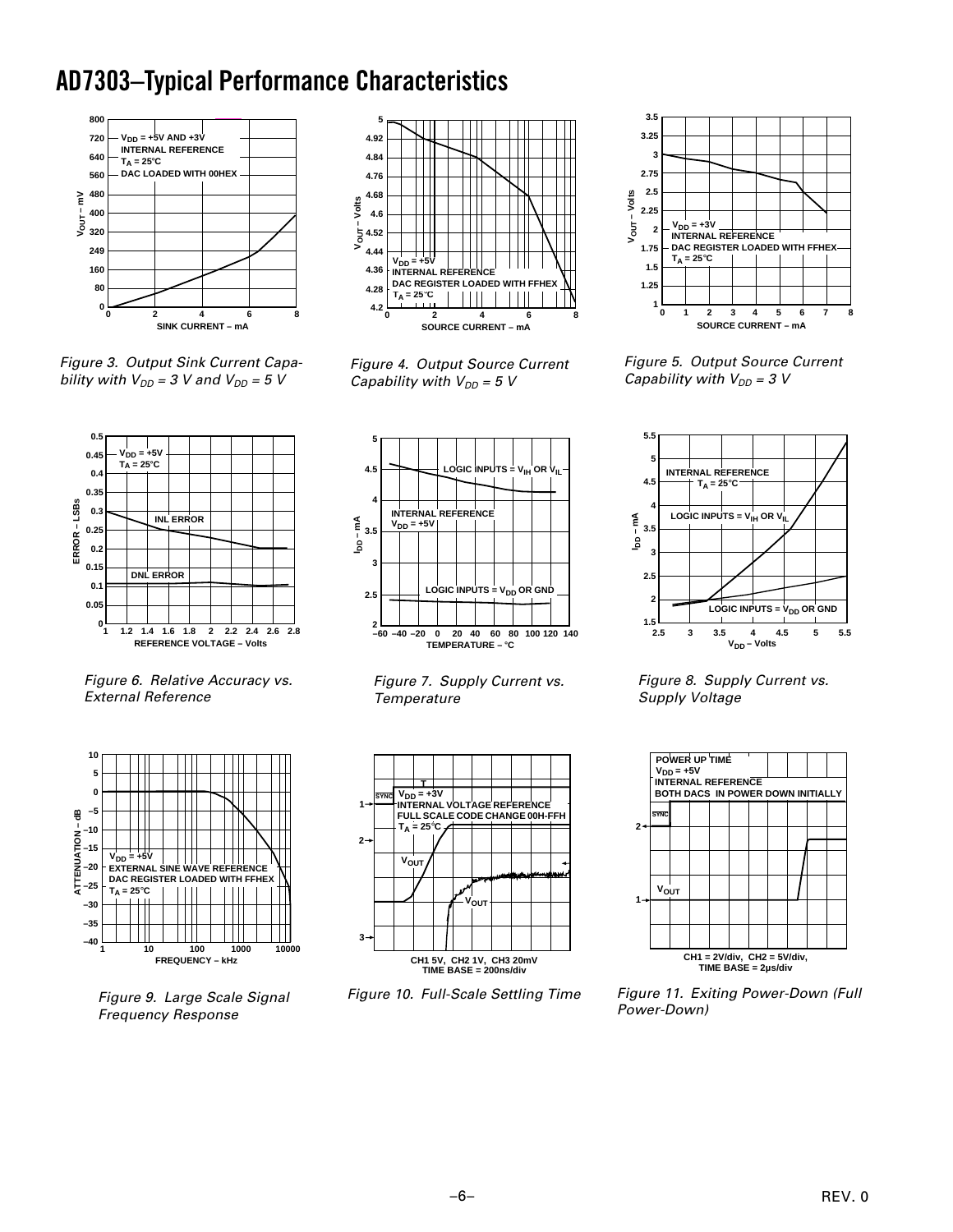

Figure 12. Exiting Power-Down (Partial Power-Down)



Figure 13. Supply Current vs. Logic Input Voltage



Figure 14. Small Scale Settling Time



Figure 15. Integral Linearity Plot



Figure 16. Typical INL vs. **Temperature** 



Figure 17. Typical DNL vs. **Temperature** 



Figure 18. Typical Internal Reference Error vs. Temperature



Figure 19. Power-Down Current vs. **Temperature**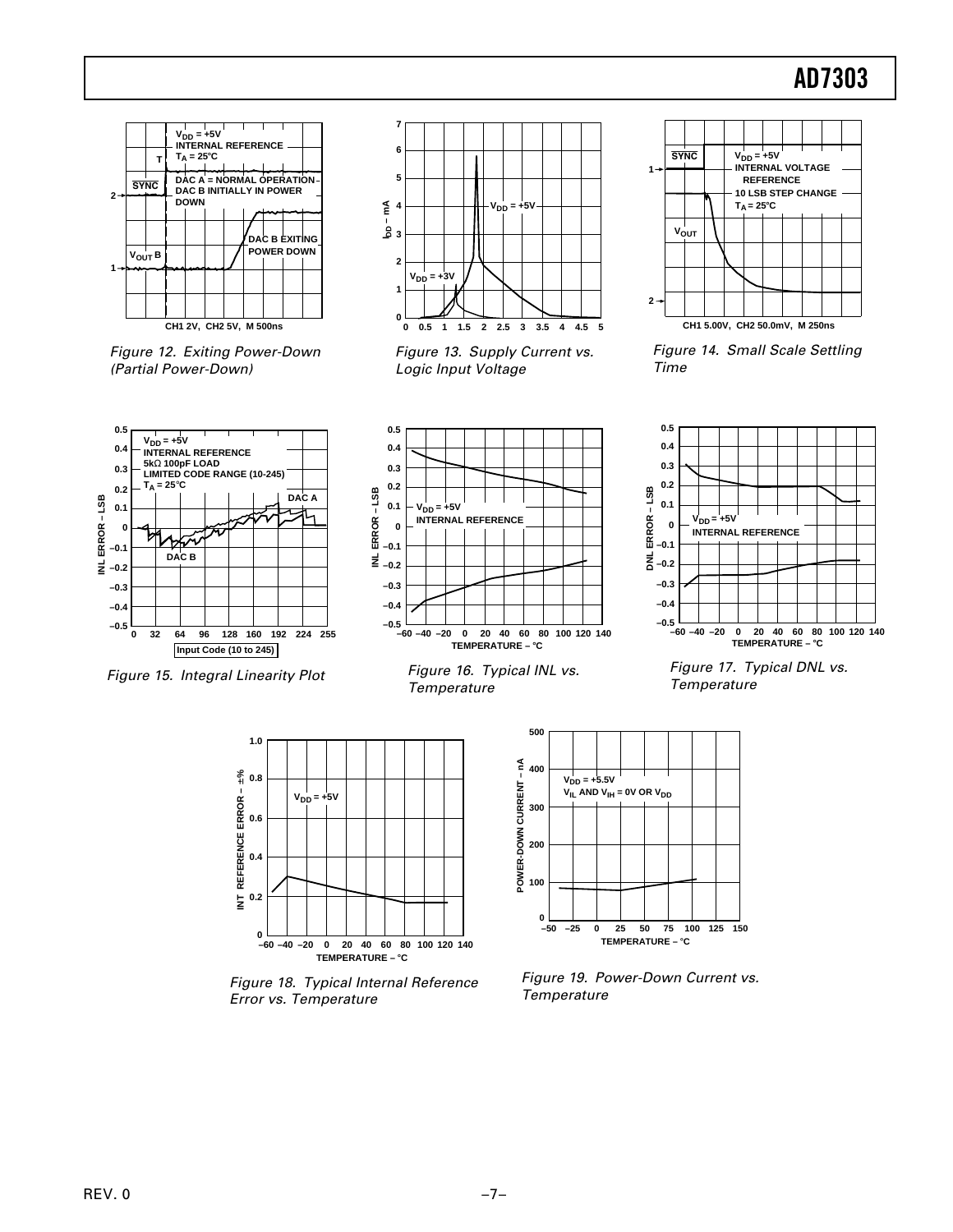### **GENERAL DESCRIPTION**

### **D/A Section**

The AD7303 is a dual 8-bit voltage output digital-to-analog converter. The architecture consists of a reference amplifier and a current source DAC, followed by a current-to-voltage converter capable of generating rail-to-rail voltages on the output of the DAC. Figure 20 shows a block diagram of the basic DAC architecture.



Figure 20. DAC Architecture

Both DAC A and DAC B outputs are internally buffered and these output buffer amplifiers have rail-to-rail output characteristics. The output amplifier is capable of driving a load of 10 k $\Omega$ to both  $V_{DD}$  and ground and 100 pF to ground. The reference selection for the DAC can be either internally generated from  $V_{DD}$  or externally applied through the REF pin. Reference selection is via a bit in the control register. The range on the external reference input is from 1.0 V to  $V_{DD}/2$ . The output voltage from either DAC is given by:

 $V_0 A/B = 2 \times V_{REF} \times (N/256)$ 

### where:

- *VREF* is the voltage applied to the external REF pin or  $V_{DD}/2$  when the internal reference is selected.
- *N* is the decimal equivalent of the code loaded to the DAC register and ranges from 0 to 255.

### **Reference**

The AD7303 has the facility to use either an external reference applied through the REF pin or an internal reference generated from  $V_{DD}$ . Figure 21 shows the reference input arrangement where the internal  $V_{DD}/2$  has been selected.



### Figure 21. Reference Input

When the internal reference is selected during the write to the DAC, both switches are closed and  $V_{DD}/2$  is generated and applied to the reference amplifier. This internal  $V_{DD}/2$  reference appears at the reference pin as an output voltage for decoupling purposes. When using the internal reference, external references should not be connected to the REF Pin. This internal  $V_{DD}/2$ 

reference appears at the reference pin as an output voltage for decoupling purposes. When using the internal reference, external references should not be connected to the REF pin. If external reference is selected, both switches are open and the externally applied voltage to the REF pin is applied to the reference amplifier.

Decoupling capacitors applied to the REF pin decouple both the internal reference and external reference. In noisy environments it is recommended that a 0.1 µF capacitor be connected to the REF pin to provide added decoupling even when the internal reference is selected.

### **Analog Outputs**

The AD7303 contains two independent voltage output DACs with 8-bit resolution and rail-to-rail operation. The output buffer provides a gain of two at the output. Figures 3 to 5 show the sink and source capabilities of the output amplifier. The slew rate of the output amplifier is typically  $8 \text{ V/}\mu\text{s}$  and has a full-scale settling to  $8 \text{ V/}\mu\text{s}$ bits with a 100 pF capacitive load in typically 1.2 µs.

The input coding to the DAC is straight binary. Table I shows the binary transfer function for the AD7303. Figure 22 shows the DAC transfer function for binary coding. Any DAC output voltage can ideally be expressed as:

$$
V_{OUT} = 2 \times V_{REF}\left(N/256\right)
$$

where:

- *N* is the decimal equivalent of the binary input code. *N* ranges from 0 to 255.
- $V_{REF}$  is the voltage applied to the external REF pin when the external reference is selected and is  $V_{DD}/2$  if the internal reference is used.

| Table I.  Binary Code Table for AD7303 DAC |  |  |  |
|--------------------------------------------|--|--|--|
|                                            |  |  |  |

| Digital Input<br>MSBLSB | <b>Analog Output</b>                       |
|-------------------------|--------------------------------------------|
| 1111 1111               | $2 \times 255/256 \times V_{\text{prf}}$ V |
| 1111 1110               | $2 \times 254/256 \times V_{REF}$ V        |
| 1000 0001               | $2 \times 129/256 \times V_{REF}$ V        |
| 1000 0000               | $\rm V_{\rm RFF}$ V                        |
| 0111 1111               | $2 \times 127/256 \times V_{REF}$ V        |
| 0000 0001               | $2 \times V_{\rm{RFF}}/256$ V              |
| 0000 0000               |                                            |



Figure 22. DAC Transfer Function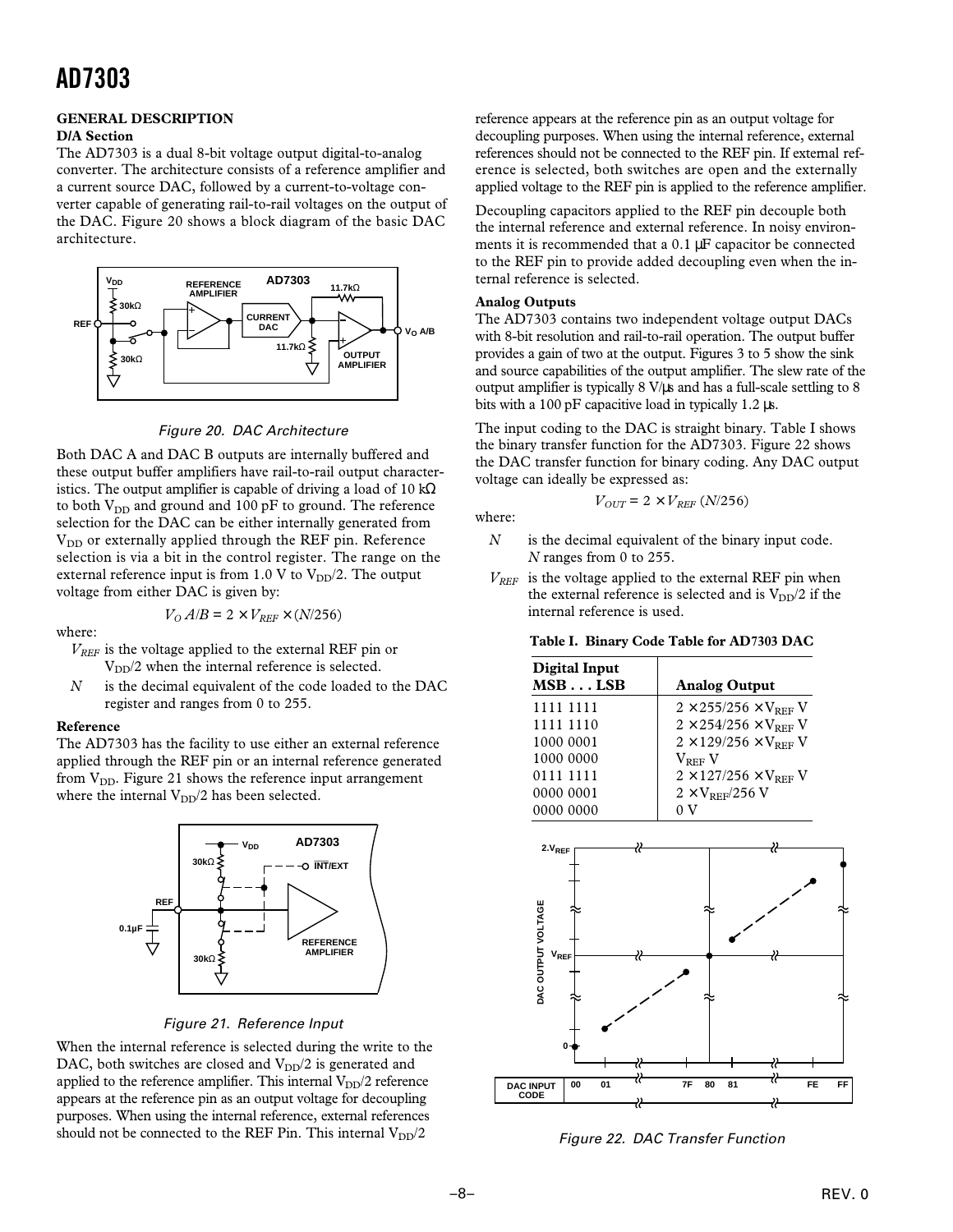### **SERIAL INTERFACE**

The AD7303 contains a versatile 3-wire serial interface that is compatible with SPI, QSPI and Microwire interface standards as well as a host of digital signal processors. An active low *SYNC* enables the shift register to receive data from the serial data input DIN. Data is clocked into the shift register on the rising edge of the serial clock. The serial clock frequency can be as high as 30 MHz. This shift register is 16 bits wide as shown in Figures 23 and 24. The first eight bits are control bits and the second eight bits are data bits for the DACs. Each transfer must consist of a 16-bit transfer. Data is sent MSB first and can be transmitted in one 16-bit write or two 8-bit writes. SPI and Microwire interfaces output data in 8-bit bytes and thus require two 8-bit transfers. In this case the *SYNC* input to the DAC should remain low until all sixteen bits have been transferred to the shift register. QSPI interfaces can be programmed to transfer data in 16-bit words. After clocking all sixteen bits to the shift register, the rising edge of *SYNC* executes the programmed function. The DACs are double buffered which allows their outputs to be simultaneously updated.

### **INPUT SHIFT REGISTER DESCRIPTION**

The input shift register is 16 bits wide. The first eight bits consist of control bits and the last eight bits are data bits. Figure 23 shows a block diagram of the logic interface on the AD7303 DAC. The seven bits in the control word are taken from the input shift register to a latch sequencer that decodes this data and provides output signals that control the data transfers to the input and data registers of the selected DAC, as well as output updating and various power-down features associated with the control section. A description of all bits contained in the input shift register is given below.



Figure 23. Logic Interface on the AD7303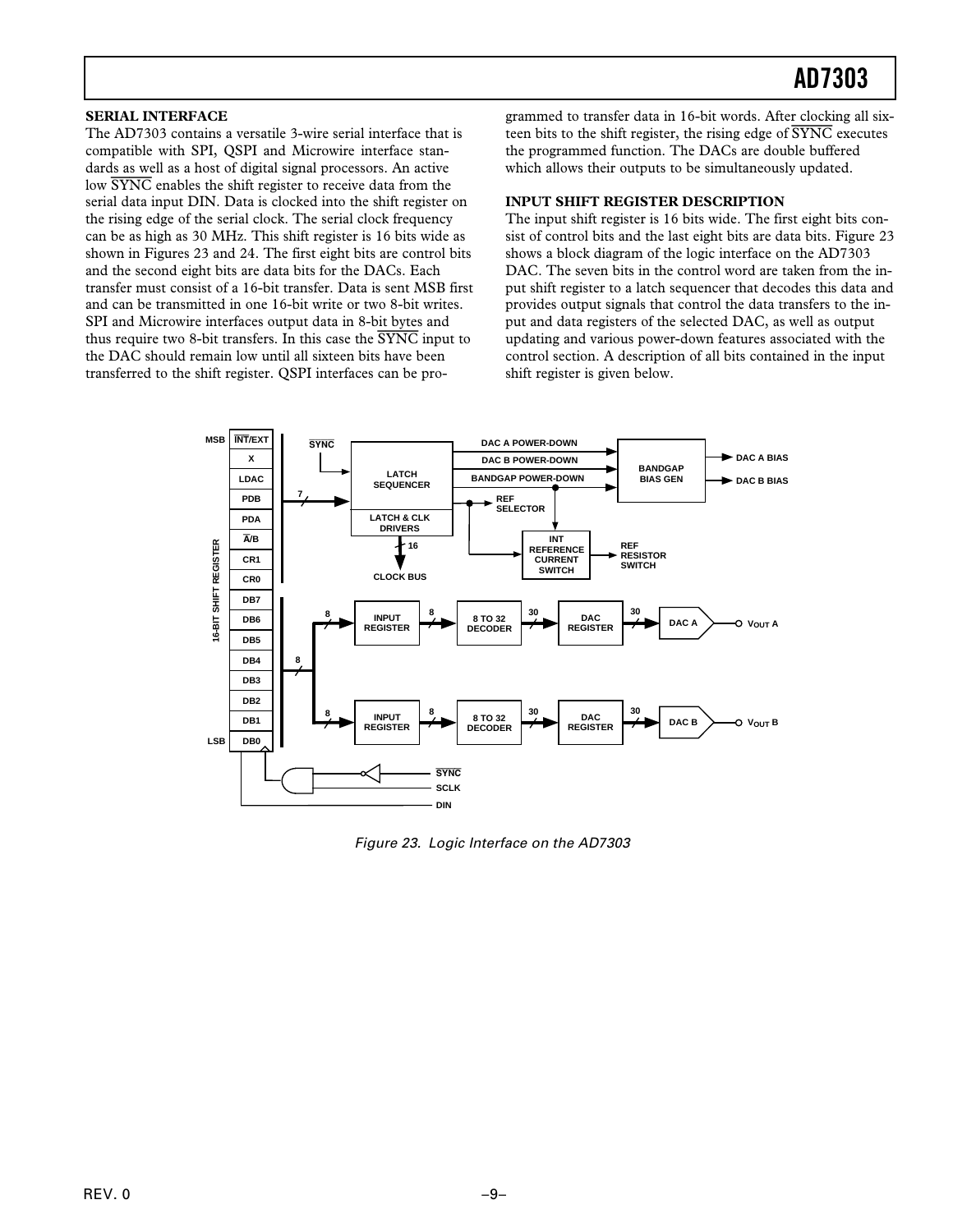| DB15 (MSB)                         |      |              |            |     |     |     |     |                 |     |           |     |     |     | DB0 (LSB) |
|------------------------------------|------|--------------|------------|-----|-----|-----|-----|-----------------|-----|-----------|-----|-----|-----|-----------|
| $\overline{\text{INT}}/\text{EXT}$ | LDAC | <b>PDB</b>   | <b>PBA</b> | A/B | CR1 | CR0 | DB7 | DB <sub>6</sub> | DB5 | DB4       | DB3 | DB2 | DB1 | DB0       |
|                                    |      | Control Bits |            |     |     |     |     |                 |     | Data Bits |     |     |     |           |

| Figure 24. Input Shift Register Contents |  |
|------------------------------------------|--|

| <b>Bit Location</b>         | <b>Mnemonic</b>  | Description                                                                                                                  |  |  |  |
|-----------------------------|------------------|------------------------------------------------------------------------------------------------------------------------------|--|--|--|
| DB <sub>15</sub>            | <b>INT/EXT</b>   | Selects between internal and external reference.                                                                             |  |  |  |
| DB14                        | X                | Uncommitted bit.                                                                                                             |  |  |  |
| DB <sub>13</sub>            | <b>LDAC</b>      | Load DAC bit for synchronous update of DAC outputs.                                                                          |  |  |  |
| DB <sub>12</sub>            | <b>PDB</b>       | Power-down DAC B.                                                                                                            |  |  |  |
| DB11                        | <b>PDA</b>       | Power-down DAC A.                                                                                                            |  |  |  |
| DB <sub>10</sub>            | $\overline{A}/B$ | Address bit to select either DAC A or DAC B.                                                                                 |  |  |  |
| D <sub>B9</sub>             | CR1              | Control Bit 1 used in conjunction with CR0 to implement the various data loading functions.                                  |  |  |  |
| D <sub>B</sub> <sup>8</sup> | CR <sub>0</sub>  | Control Bit 0 used in conjunction with CR1 to implement the various data loading functions.                                  |  |  |  |
| $DB7-DB0$                   | Data             | These bits contain the data used to update the output of the DACs. DB7 is the MSB and<br>DB0 the LSB of the 8-bit data word. |  |  |  |

### **CONTROL BITS**

| <b>LDAC</b>    | A/B | CR1                 | CR0                                         | <b>Function Implemented</b>                                                                    |  |  |
|----------------|-----|---------------------|---------------------------------------------|------------------------------------------------------------------------------------------------|--|--|
| $\Omega$       | x   |                     |                                             | Both DAC registers loaded from shift register.                                                 |  |  |
| 0              |     |                     |                                             | Update DAC A input register from shift register.                                               |  |  |
| $\theta$       |     |                     |                                             | Update DAC B input register from shift register.                                               |  |  |
| $\theta$       |     |                     |                                             | Update DAC A DAC register from input register.                                                 |  |  |
| $\theta$       |     |                     |                                             | Update DAC B DAC register from input register.                                                 |  |  |
| $\theta$       |     |                     |                                             | Update DAC A DAC register from shift register.                                                 |  |  |
| $\theta$       |     |                     |                                             | Update DAC B DAC register from shift register.                                                 |  |  |
|                |     | X                   |                                             | Load DAC A input register from shift register and update                                       |  |  |
|                |     |                     |                                             | both DAC A and DAC B DAC registers.                                                            |  |  |
|                |     | X                   | X                                           | Load DAC B input register from shift register and update                                       |  |  |
|                |     |                     | both DAC A and DAC B DAC registers outputs. |                                                                                                |  |  |
| <b>INT/EXT</b> |     | <b>Function</b>     |                                             |                                                                                                |  |  |
| $\Omega$       |     |                     | Internal $V_{DD}/2$ reference selected.     |                                                                                                |  |  |
|                |     |                     |                                             | External reference selected; this external reference is applied at the REF pin and ranges from |  |  |
|                |     | 1 V to $V_{DD}/2$ . |                                             |                                                                                                |  |  |

| <b>PDA</b> | <b>PDB</b> | <b>Function</b>                            |
|------------|------------|--------------------------------------------|
| $\Omega$   |            | Both DACs active.                          |
| $\Omega$   |            | DAC A active and DAC B in power-down mode. |
|            |            | DAC A in power-down mode and DAC B active. |
|            |            | Both DACs powered down.                    |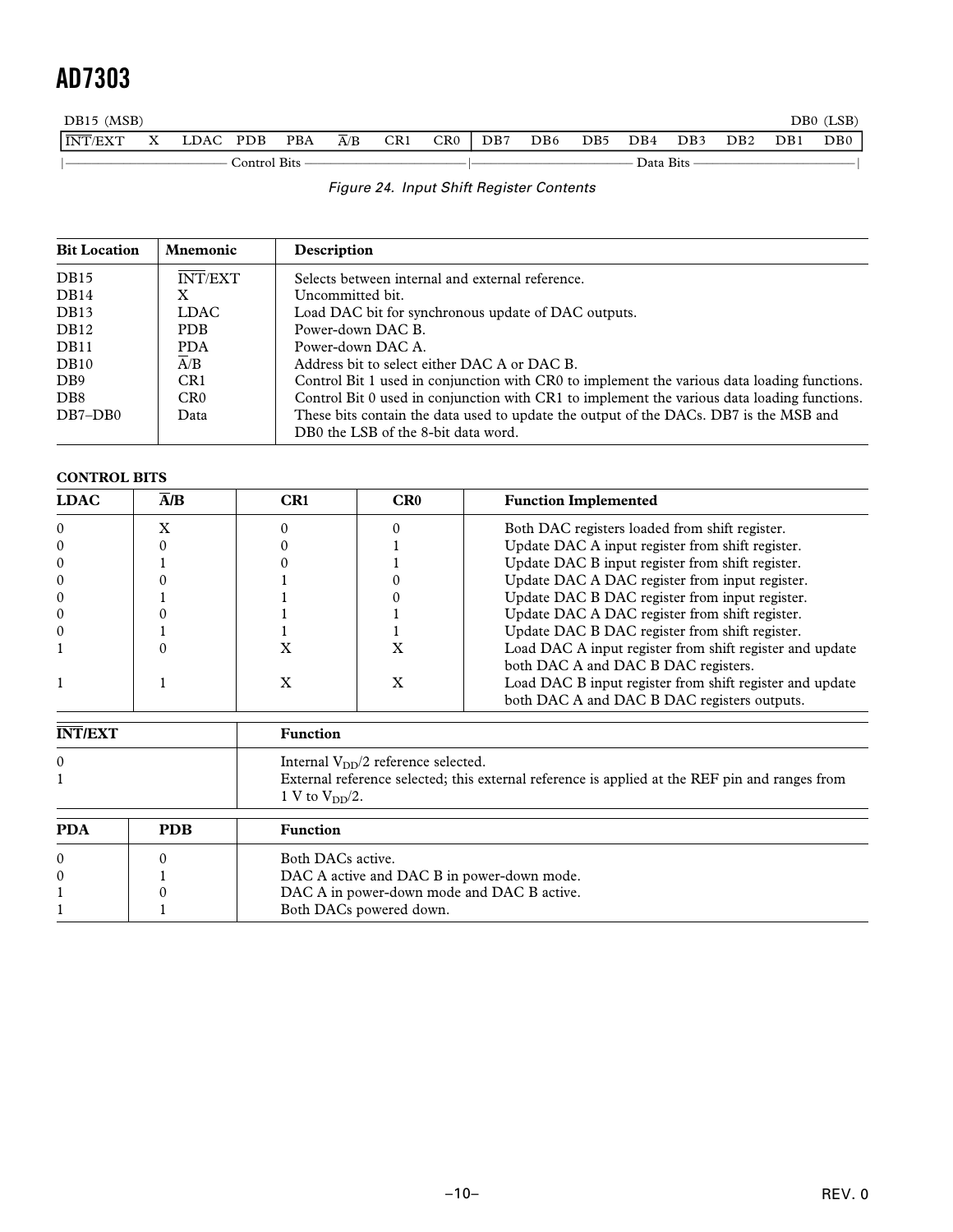### **POWER-ON RESET**

The AD7303 has a power-on reset circuit designed to allow output stability during power-up. This circuit holds the DACs in a reset state until a write takes place to the DAC. In the reset state all zeros are latched into the input registers of each DAC, and the DAC registers are in transparent mode. Thus the output of both DACs are held at ground potential until a write takes place to the DAC.

### **POWER-DOWN FEATURES**

Two bits in the control section of the 16-bit input word are used to put the AD7303 into low power mode. DAC A and DAC B can be powered down separately. When both DACs are powered down, the current consumption of the device is reduced to less than 1 µA, making the device suitable for use in portable battery powered equipment. The reference bias servo loop, the output amplifiers and associated linear circuitry are all shut down when the powerdown is activated. The output sees a load of approximately 23 kΩ to GND when in power-down mode as shown in Figure 25. The contents of the data registers are unaffected when in power-down mode. The time to exit power-down is determined by the nature of the power-down, if the device is fully powered down the bias generator is also powered down and the device takes typically 13  $\mu$ s to exit power-down mode. If the device is only partially powered down, i.e., only one channel powered down, in this case the bias generator is active and the time required for the power-down channel to exit this mode is typically 1.6 µs. See Figures 11 and 12.



Figure 25. Output Stage During Power-Down

### **MICROPROCESSOR INTERFACING AD7303 to ADSP-2101/ADSP-2103 Interface**

Figure 26 shows a serial interface between the AD7303 and the ADSP-2101/ADSP-2103. The ADSP-2101/ADSP-2103 should be set up to operate in the SPORT Transmit Alternate Framing Mode. The ADSP-2101/ADSP-2103 SPORT is programmed through the SPORT control register and should be configured as follows: Internal Clock Operation, Active Low Framing, 16-Bit Word Length. Transmission is initiated by writing a word to the Tx register after the SPORT has been enabled. The data is clocked out on each falling edge of the serial clock and clocked into the AD7303 on the rising edge of the SCLK.



**\*ADDITIONAL PINS OMITTED FOR CLARITY**

Figure 26. AD7303 to ADSP-2101/ADSP-2103 Interface

### **AD7303 to 68HC11/68L11 Interface**

Figure 27 shows a serial interface between the AD7303 and the 68HC11/68L11 microcontroller. SCK of the 68HC11/68L11 drives the CLKIN of the AD7303, while the MOSI output drives the serial data line of the DAC. The SYNC signal is derived from a port line (PC7). The setup conditions for correct operation of this interface are as follows: the 68HC11/ 68L11 should be configured so that its CPOL bit is a 0 and its CPHA bit is a 0. When data is being transmitted to the DAC, the SYNC line is taken low (PC7). When the 68HC11/68L11 is configured as above, data appearing on the MOSI output is valid on the rising edge of SCK. Serial data from the 68HC11/ 68L11 is transmitted in 8-bit bytes with only eight falling clock edges occurring in the transmit cycle. Data is transmitted MSB first. In order to load data to the AD7303, PC7 is left low after the first eight bits are transferred, and a second serial write operation is performed to the DAC and PC7 is taken high at the end of this procedure.





Figure 27. AD7303 to 68HC11/68L11 Interface

#### **AD7303 to 80C51/80L51 Interface**

Figure 28 shows a serial interface between the AD7303 and the 80C51/80L51 microcontroller. The setup for the interface is as follows: TXD of the 80C51/80L51 drives SCLK of the AD7303, while RXD drives the serial data line of the part. The  $\overline{\text{SYNC}}$ signal is again derived from a bit programmable pin on the port. In this case port line P3.3 is used. When data is to be transmitted to the AD7303, P3.3 is taken low. The 80C51/80L51 transmits data only in 8-bit bytes; thus only eight falling clock edges occur in the transmit cycle. To load data to the DAC, P3.3 is left low after the first eight bits are transmitted, and a second write cycle is initiated to transmit the second byte of data. P3.3 is taken high following the completion of this cycle. The 80C51/ 80L51 outputs the serial data in a format which has the LSB first. The AD7303 requires its data with the MSB as the first bit received. The 80C51/80L51 transmit routine should take this into account.



**\*ADDITIONAL PINS OMITTED FOR CLARITY**

Figure 28. AD7303 to 80C51/80L51 Interface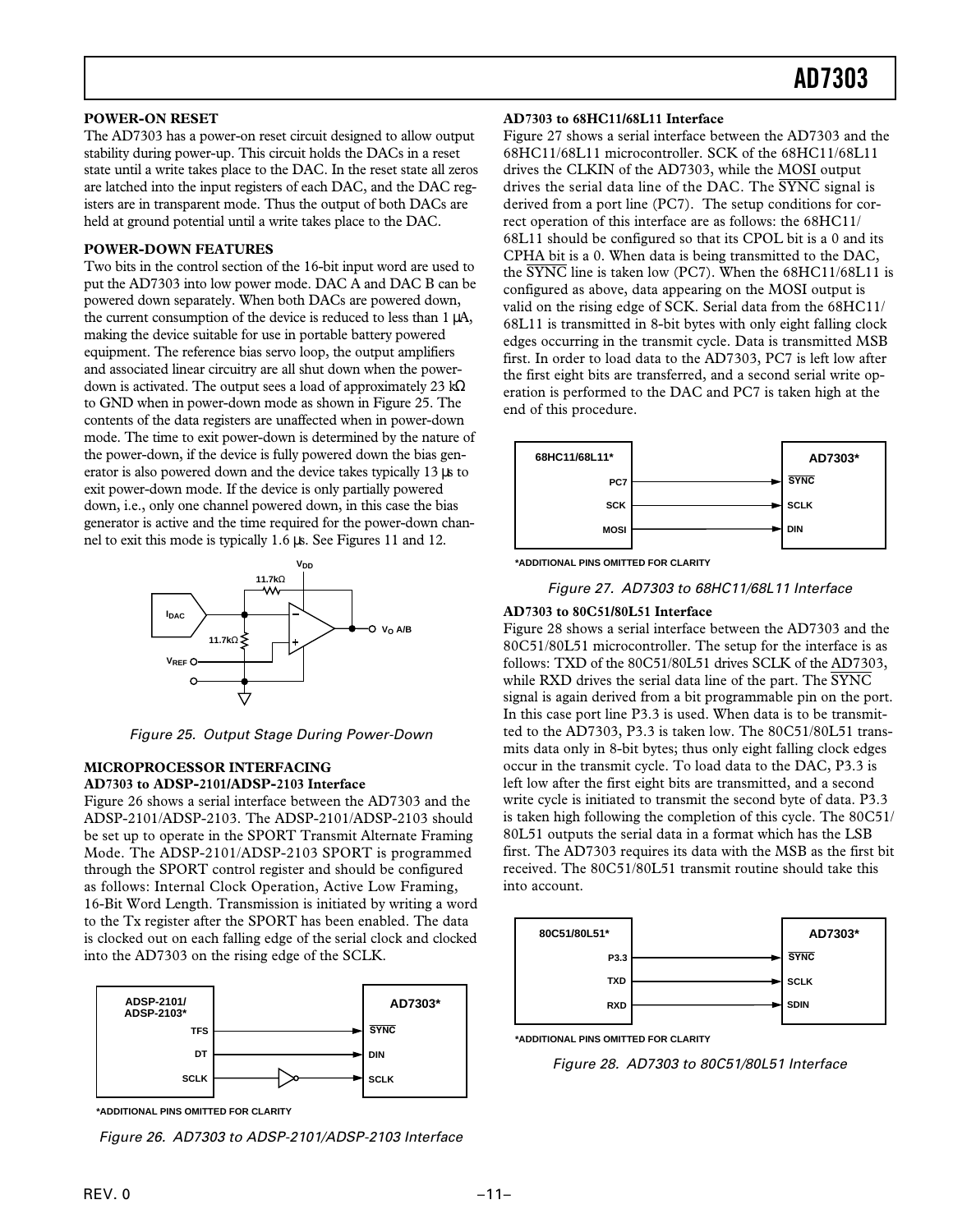### **AD7303 to Microwire Interface**

Figure 29 shows an interface between the AD7303 and any microwire compatible device. Serial data is shifted out on the falling edge of the serial clock and is clocked into the AD7303 on the rising edge of the SK.



**\*ADDITIONAL PINS OMITTED FOR CLARITY**

Figure 29. AD7303 to Microwire Interface

### **APPLICATIONS**

### **Typical Application Circuit**

Figure 30 shows a typical setup for the AD7303 when using an external reference. The reference range for the AD7303 is from 1 V to  $V_{DD}/2$  V. Higher values of reference can be incorporated but will saturate the output at both the top and bottom end of the transfer function. From input to output on the AD7303 there is a gain of two. Suitable references for 5 V operation are the AD780 and REF192. For 3 V operation, a suitable external reference would be the AD589, a 1.23 V bandgap reference.



Figure 30. AD7303 Using External Reference

The AD7303 can also be used with its own internally derived  $V_{DD}/2$  reference. Reference selection is through the  $\overline{INT}$ /EXT bit of the 16-bit input word. The internal reference, when selected, is also provided as an output at the REF pin and can be decoupled at this point with a 0.1  $\mu$ F capacitor for noise reduction purposes. AC references can also be applied as external references to the AD7303. The AD7303 has limited multiplying capability, and a multiplying bandwidth of up to 10 kHz is achievable.

#### **Bipolar Operation Using the AD7303**

The AD7303 has been designed for single supply operation, but bipolar operation is achievable using the circuit shown in Figure 31. The circuit shown has been configured to achieve an output voltage range of  $-5$  V < V<sub>0</sub> <  $+5$  V. Rail-to-rail operation at the amplifier output is achievable using an AD820 or OP295 as the output amplifier.



Figure 31. Bipolar Operation Using the AD7303

The output voltage for any input code can be calculated as follows:

 $V_O = [(1+R4/R3) * (R2/(R1+R2) * (2 * V_{REF} * D/256)] - R4 * V_{REF}/R3$ where

*D* is the decimal equivalent of the code loaded to the DAC and

*V<sub>REF</sub>* is the reference voltage input.

With  $V_{REF}$  = 2.5 V, R1 = R3 = 10 kΩ and R2 = R4 = 20K and  $V_{DD}$  = 5 V.

$$
V_{OUT} = (10 \times D/256) - 5
$$

**Opto-Isolated Interface for Process Control Applications** The AD7303 has a versatile 3-wire serial interface making it ideal for generating accurate voltages in process control and industrial applications. Due to noise, safety requirements or distance, it may be necessary to isolate the AD7303 from the controller. This can easily be achieved by using opto-isolators, which will provide isolation in excess of 3 kV. The serial loading structure of the AD7303 makes it ideally suited for use in optoisolated applications. Figure 32 shows an opto-isolated interface to the AD7303 where DIN, SCLK and SYNC are driven from opto-couplers. In this application the reference for the AD7303 is the internal  $V_{DD}/2$  reference. It is being decoupled at the REF pin with a 0.1 µF ceramic capacitor for noise reduction purposes.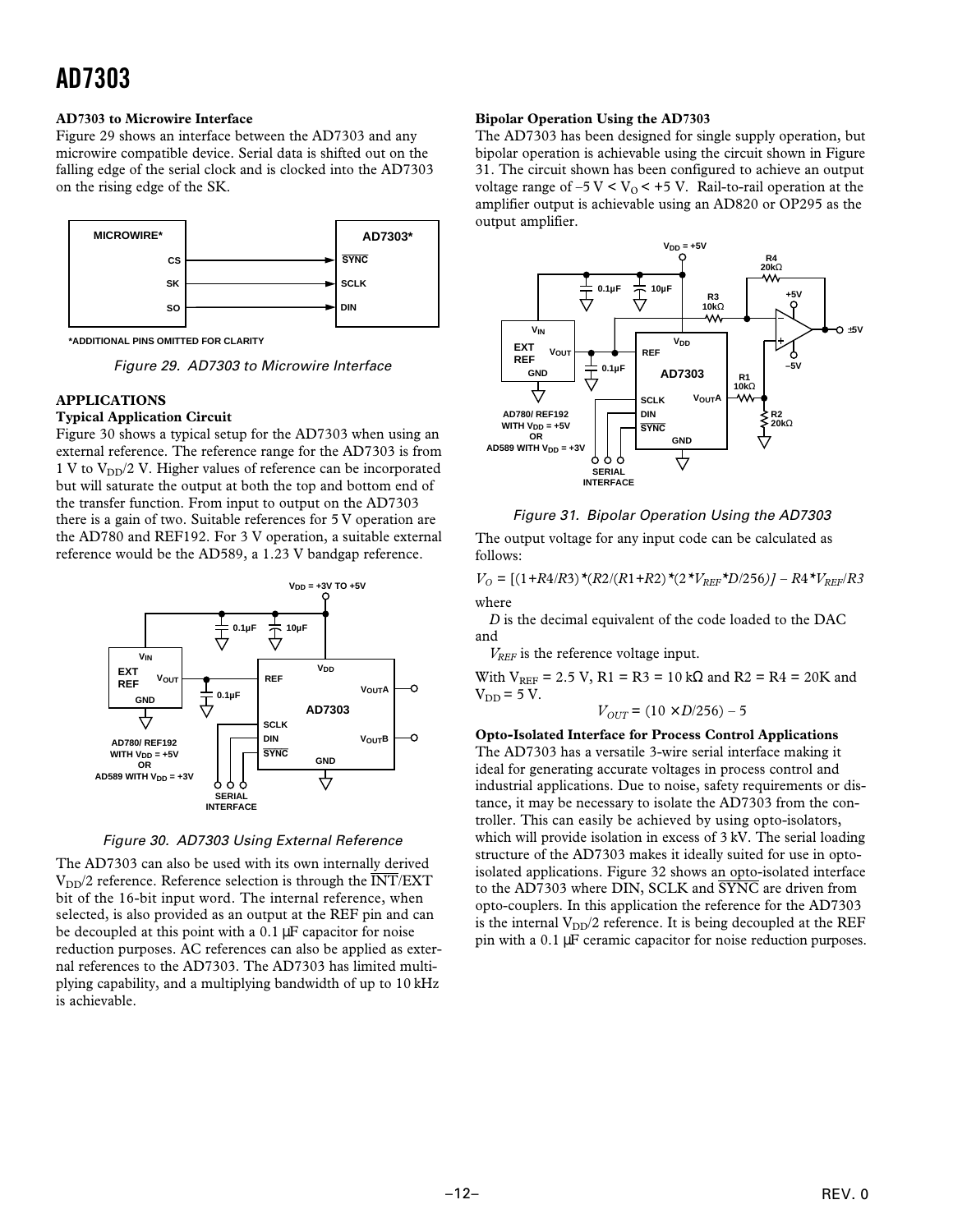

Figure 32. AD7303 in Opto-Isolated Interface

### **Decoding Multiple AD7303**

The  $\overline{\text{SYNC}}$  pin on the AD7303 can be used in applications to decode a number of DACs. In this application, all DACs in the system receive the same serial clock and serial data, but only the SYNC to one of the DACs will be active at any one time allowing access to two channels in this eight-channel system. The 74HC139 is used as a 2- to 4-line decoder to address any of the DACs in the system. To prevent timing errors from occurring, the enable input should be brought to its inactive state while the coded address inputs are changing state. Figure 33 shows a diagram of a typical setup for decoding multiple AD7303 devices in a system.



Figure 33. Decoding Multiple AD7303 Devices in a System

**AD7303 as a Digitally Programmable Window Detector** A digitally programmable upper/lower limit detector using the two DACs in the AD7303 is shown in Figure 34. The upper and lower limits for the test are loaded to DACs A and B which, in turn, set the limits on the CMP04. If a signal at the  $V_{IN}$  input is not within the programmed window, a led will indicate the fail condition.



Figure 34. Window Detector Using AD7303

### **Programmable Current Source**

Figure 35 shows the AD7303 used as the control element of a programmable current source. In this circuit, the full-scale current is set to 1 mA. The output voltage from the DAC is applied across the current setting resistor of  $4.7 \text{ k}\Omega$  in series with the full-scale setting resistor of 470  $\Omega$ . Suitable transistors to place in the feedback loop of the amplifier include the BC107 and the 2N3904, which enable the current source to operate from a min  $V_{\text{SOLRCE}}$  of 6 V. The operating range is determined by the operating characteristics of the transistor. Suitable amplifiers include the AD820 and the OP295, both having rail-to-rail operation on their outputs. The current for any digital input code can be calculated as follows:

$$
I = 2 \times V_{REF} \times D/(5E + 3 \times 256)
$$
 mA



Figure 35. Programmable Current Source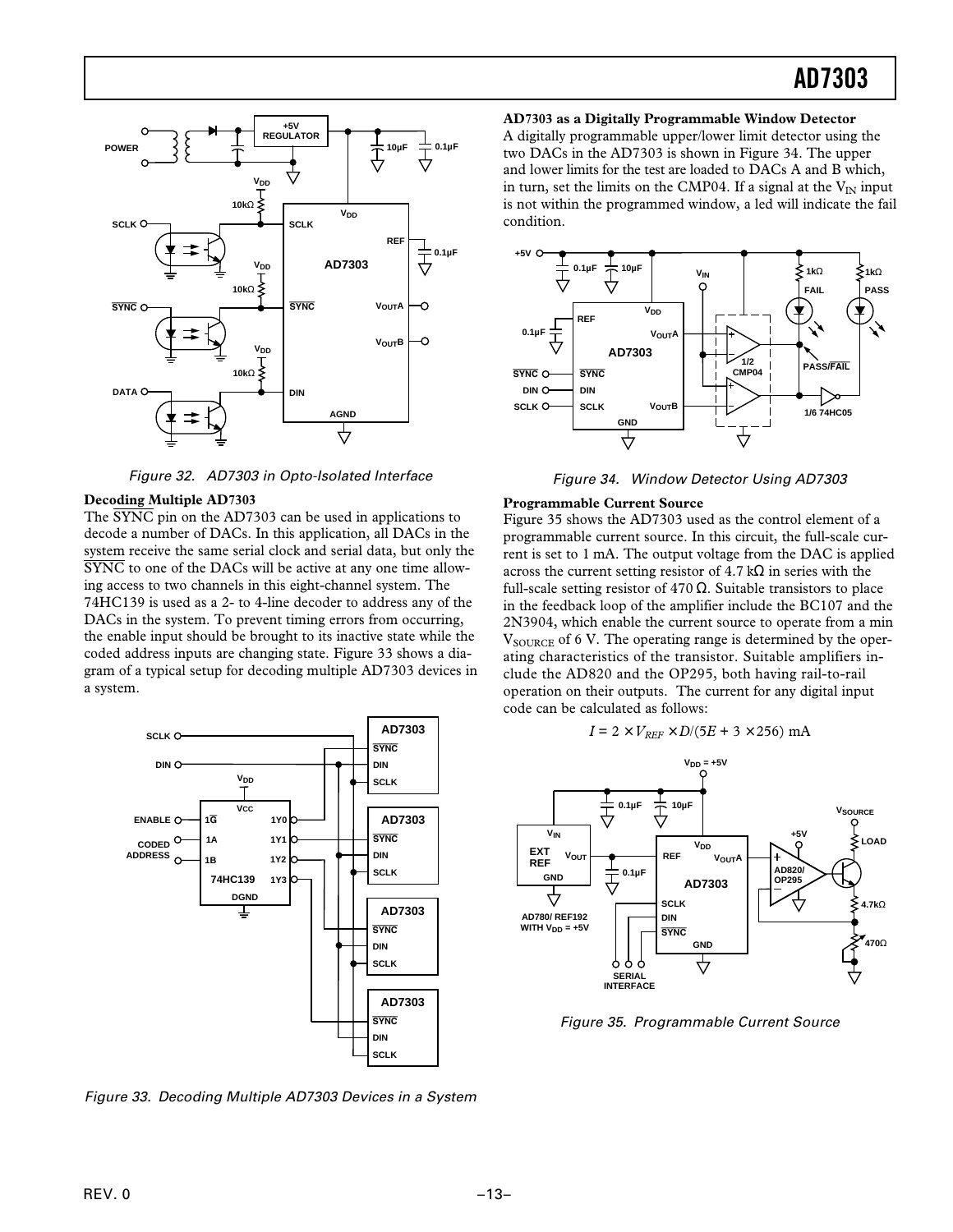### **Power Supply Bypassing and Grounding**

In any circuit where accuracy is important, careful consideration of the power supply and ground return layout helps to ensure the rated performance. The printed circuit board on which the AD7303 is mounted should be designed so that the analog and digital sections are separated, and confined to certain areas of the board. If the AD7303 is in a system where multiple devices require an AGND to DGND connection, the connection should be made at one point only. The star ground point should be established as closely as possible to the AD7303. The AD7303 should have ample supply bypassing of 10 µF in parallel with 0.1 µF on the supply located as closely to the package as possible, ideally right up against the device. The 10 µF capacitors are the tantalum bead type. The 0.1 µF capacitor should have low Effective Series Resistance (ESR) and Effective Series

Inductance (ESI), like the common ceramic types that provide a low impedance path to ground at high frequencies to handle transient currents due to internal logic switching.

The power supply lines of the AD7303 should use as large a trace as possible to provide low impedance paths and reduce the effects of glitches on the power supply line. Fast switching signals such as clocks should be shielded with digital ground to avoid radiating noise to other parts of the board, and should never be run near the reference inputs. Avoid crossover of digital and analog signals. Traces on opposite sides of the board should run at right angles to each other. This reduces the effects of feedthrough through the board. A microstrip technique is by far the best, but not always possible with a double-sided board. In this technique, the component side of the board is dedicated to ground plane while signal traces are placed on the solder side.

| AD7303 to 68HC11 Interface Program Source Code |             |              |                                                         |  |  |
|------------------------------------------------|-------------|--------------|---------------------------------------------------------|--|--|
| *                                              |             |              |                                                         |  |  |
| <b>PORTC</b>                                   | EQU         | \$1003       | Port C Control Register                                 |  |  |
| *                                              |             |              | "SYNC, 0, 0, 0, 0, 0, 0, 0"                             |  |  |
| <b>DDRC</b>                                    | EQU         | \$1007       | Port C Data Direction                                   |  |  |
| PORTD                                          | EQU         | \$1008       | Port D Data Register                                    |  |  |
| *                                              |             |              | "0, 0, 0, SCLK, DIN, 0, 0, 0"                           |  |  |
| <b>DDRD</b>                                    | EQU         | \$1009       | Port D Data Direction                                   |  |  |
| <b>SPCR</b>                                    | EQU         | \$1028       | SPI Control Register                                    |  |  |
| *                                              |             |              | "SPIE, SPE, DWOM, MSTR, CPOL, CPHA, SPR1, SPR0"         |  |  |
| <b>SPSR</b>                                    | EQU         | \$1029       | SPI Status Register                                     |  |  |
| *                                              |             |              | "SPIF, WCOL, 0, MODF, 0, 0, 0, 0"                       |  |  |
| <b>SPDR</b>                                    | EQU         | \$102A       | SPI Data Register, Read Buffer, Write Shifter           |  |  |
| *                                              |             |              |                                                         |  |  |
| * SDI RAM Variables:                           |             |              | DIN 1 is eight MSBs, Control BYTE                       |  |  |
|                                                |             |              | DIN 2 is eight LSBs, Data BYTE                          |  |  |
|                                                |             |              | DAC requires 2 <sup>*</sup> 8-bit Writes                |  |  |
| DIN1                                           | EQU         | \$00         | DIN BYTE 1: "INT/EXT, X, LDAC, PDB, PBA, A/B, CR1, CR0" |  |  |
| DIN <sub>2</sub>                               | EQU         | \$01         | DIN BYTE 2: " DB7, DB6, DB5, DB4, DB3, DB2, DB1, DB0"   |  |  |
| *                                              |             |              |                                                         |  |  |
|                                                | ORG         | \$C000       | Start of users ram                                      |  |  |
| <b>INIT</b>                                    | LDS         | #\$CFFF      | Top of C page Ram                                       |  |  |
| *                                              |             |              |                                                         |  |  |
|                                                | <b>LDAA</b> | #\$80        | 1, 0, 0, 0, 0, 0, 0, 0                                  |  |  |
| $^\star$                                       |             |              | SYNC is High                                            |  |  |
|                                                | <b>STAA</b> | <b>PORTC</b> | Initialize Port C Outputs                               |  |  |
|                                                | <b>LDAA</b> | #\$80        | 1, 0, 0, 0, 0, 0, 0, 0                                  |  |  |
|                                                | <b>STAA</b> | <b>DDRC</b>  | SYNC enabled as output                                  |  |  |
| *                                              |             |              |                                                         |  |  |
|                                                | <b>LDAA</b> | #\$00        | 0, 0, 0, 0, 0, 0, 0, 0                                  |  |  |
| $^\star$                                       |             |              | SCLK is low, DIN is low                                 |  |  |
|                                                | <b>STAA</b> | PORTD        | Initialize Port D outputs                               |  |  |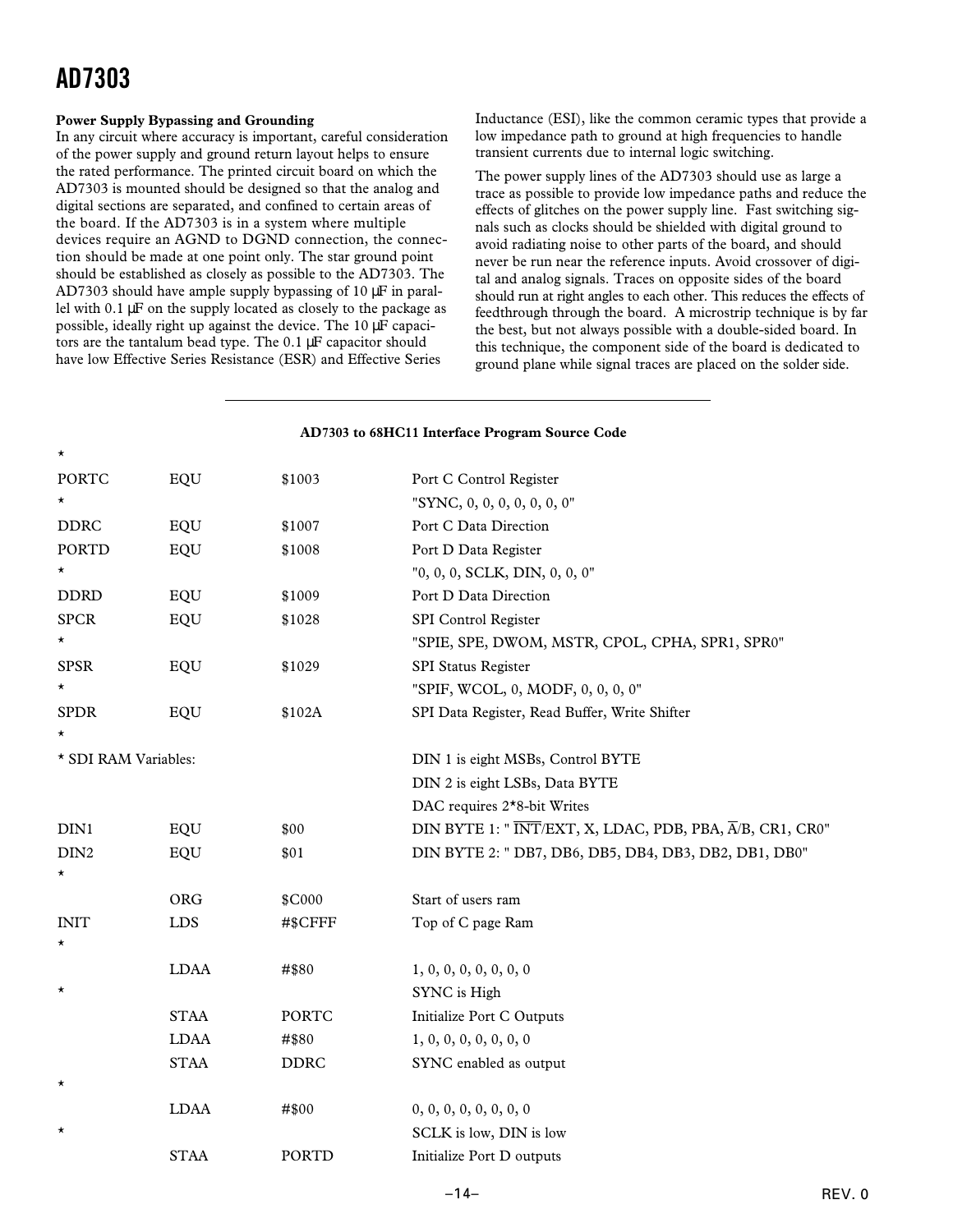|                      |             |                  | AD7303                                                                                                          |
|----------------------|-------------|------------------|-----------------------------------------------------------------------------------------------------------------|
|                      | <b>LDAA</b> | #\$18            | 0, 0, 0, 1, 1, 0, 0, 0                                                                                          |
| $^\star$             |             |                  | SCLK and DIN enabled as outputs                                                                                 |
|                      | <b>LDAA</b> | #\$53            |                                                                                                                 |
|                      | <b>STAA</b> | <b>SPCR</b>      | SPI on, Master mode, CPOL=0, CPHA=0, Clock rate =E/32                                                           |
| $^\star$             |             |                  |                                                                                                                 |
|                      | <b>BSR</b>  | <b>UPDATE</b>    | Update AD7303 output.                                                                                           |
|                      | <b>JMP</b>  | #\$E000          | Restart.                                                                                                        |
| $^\star$             |             |                  |                                                                                                                 |
| <b>UPDATE</b>        | <b>PSHX</b> |                  | Save relevant registers.                                                                                        |
|                      | <b>PSHY</b> |                  |                                                                                                                 |
|                      | <b>PSHA</b> |                  |                                                                                                                 |
| $^\star$             |             |                  |                                                                                                                 |
|                      | <b>LDAA</b> | #\$00            | Control Word "0, 0, 0, 0, 0, 0, 0, 0"                                                                           |
|                      | <b>STAA</b> | DIN <sub>1</sub> | Load both DAC A and DAC B DAC registers from shift register<br>with internal reference selected.                |
|                      | <b>LDAA</b> | $#$ \$AA         | Data Word "1, 0, 1, 0, 1, 0, 1, 0"                                                                              |
|                      | <b>STAA</b> | DIN <sub>2</sub> |                                                                                                                 |
| $^\star$             |             |                  |                                                                                                                 |
|                      | <b>LDX</b>  | #DIN1            | Stack pointer at first first byte to send via DIN 1.                                                            |
|                      | <b>LDY</b>  | #\$1000          | Stack pointer at on chip registers.                                                                             |
| $^\star$             |             |                  |                                                                                                                 |
|                      | <b>BCLR</b> | PORTC, Y \$80    | Assert SYNC.                                                                                                    |
| <b>TRANSFER</b>      | <b>LDAA</b> | 0, X             | Get BYTE to transfer via SPI.                                                                                   |
|                      | <b>STAA</b> | <b>SPDR</b>      | Write to DIN register to start transfer.                                                                        |
| $\star$              |             |                  |                                                                                                                 |
| <b>WAIT</b>          | <b>LDAA</b> | <b>SPSR</b>      | Wait for SPIF to be set to indicate that transfer has been completed.                                           |
|                      | <b>BPL</b>  | <b>WAIT</b>      | SPIF is the MSB of the SPCR. SPIF is automatically reset if in a set<br>state when the status register is read. |
| $\star$              |             |                  |                                                                                                                 |
|                      | <b>INX</b>  |                  | Increment counter for transfer of second byte.                                                                  |
|                      | <b>CPX</b>  | $#DIN 2+1$       | 16 bits transferred?                                                                                            |
|                      | <b>BNE</b>  | <b>TRANSFER</b>  | If not, transfer second BYTE.                                                                                   |
| *Execute instruction |             |                  |                                                                                                                 |
|                      | <b>BSET</b> | PORTC, Y \$80    | Bring SYNC back high.                                                                                           |
|                      | <b>PULA</b> |                  | Restore registers.                                                                                              |
|                      | <b>PULY</b> |                  |                                                                                                                 |
|                      | <b>PULX</b> |                  |                                                                                                                 |
|                      | <b>RTS</b>  |                  | Return to main program.                                                                                         |